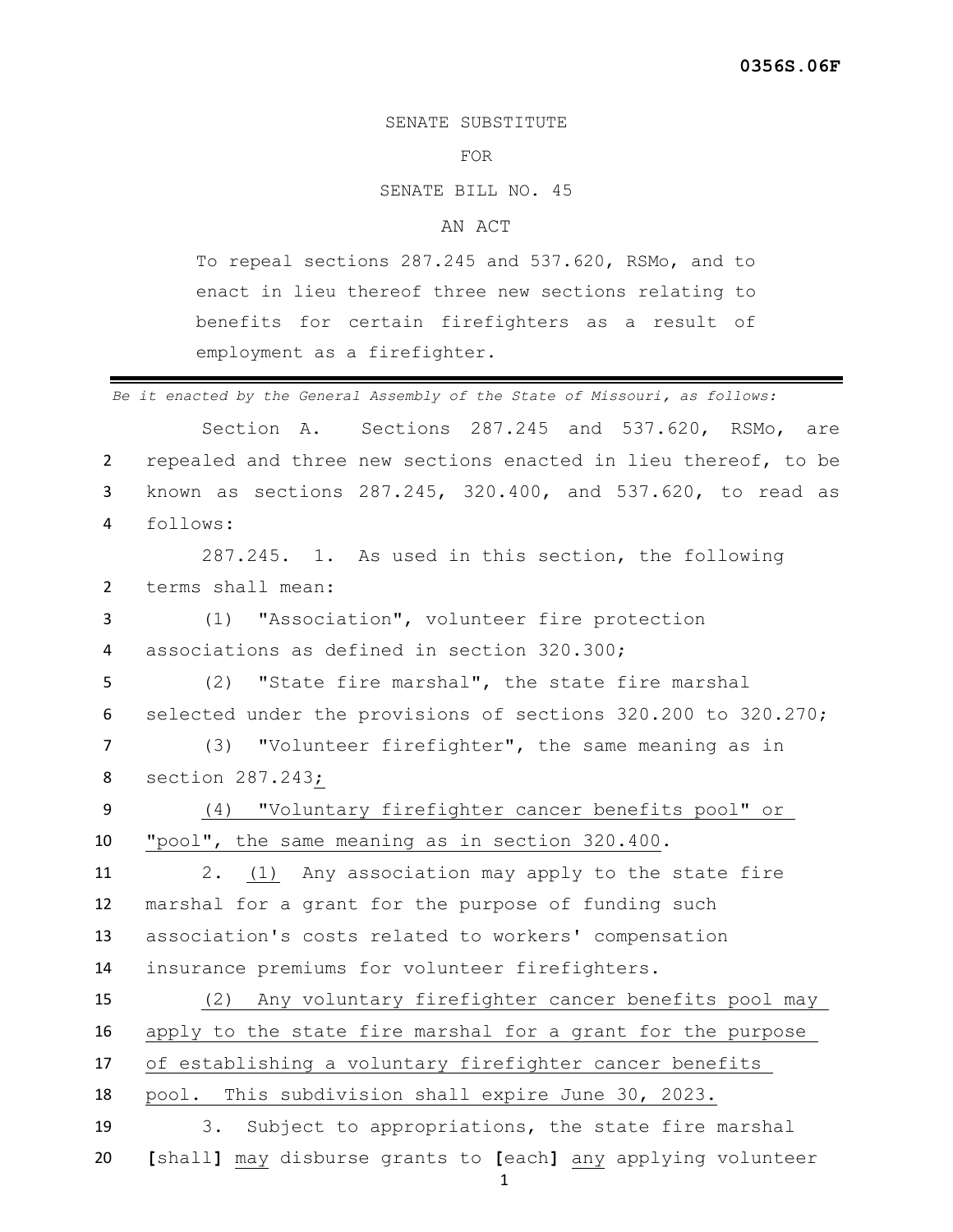fire protection association **[**according**]** subject to the following schedule:

 (1) Associations which had zero to five volunteer firefighters receive workers' compensation benefits from claims arising out of and in the course of the prevention or control of fire or the underwater recovery of drowning victims in the preceding calendar year shall be eligible for two thousand dollars in grant money;

 (2) Associations which had six to ten volunteer firefighters receive workers' compensation benefits from claims arising out of and in the course of the prevention or control of fire or the underwater recovery of drowning victims in the preceding calendar year shall be eligible for one thousand five hundred dollars in grant money;

 (3) Associations which had eleven to fifteen volunteer firefighters receive workers' compensation benefits from claims arising out of and in the course of the prevention or control of fire or the underwater recovery of drowning victims in the preceding calendar year shall be eligible for one thousand dollars in grant money;

 (4) Associations which had sixteen to twenty volunteer firefighters receive workers' compensation benefits from claims arising out of and in the course of the prevention or control of fire or the underwater recovery of drowning victims in the preceding calendar year shall be eligible for five hundred dollars in grant money.

 4. Grant money disbursed under this section shall only be used for the purpose of paying for the workers' compensation insurance premiums of volunteer firefighters or establishing a voluntary firefighter cancer benefits pool.

320.400. 1. For purposes of this section, the

following terms mean:

(1) "Covered individual", a firefighter who: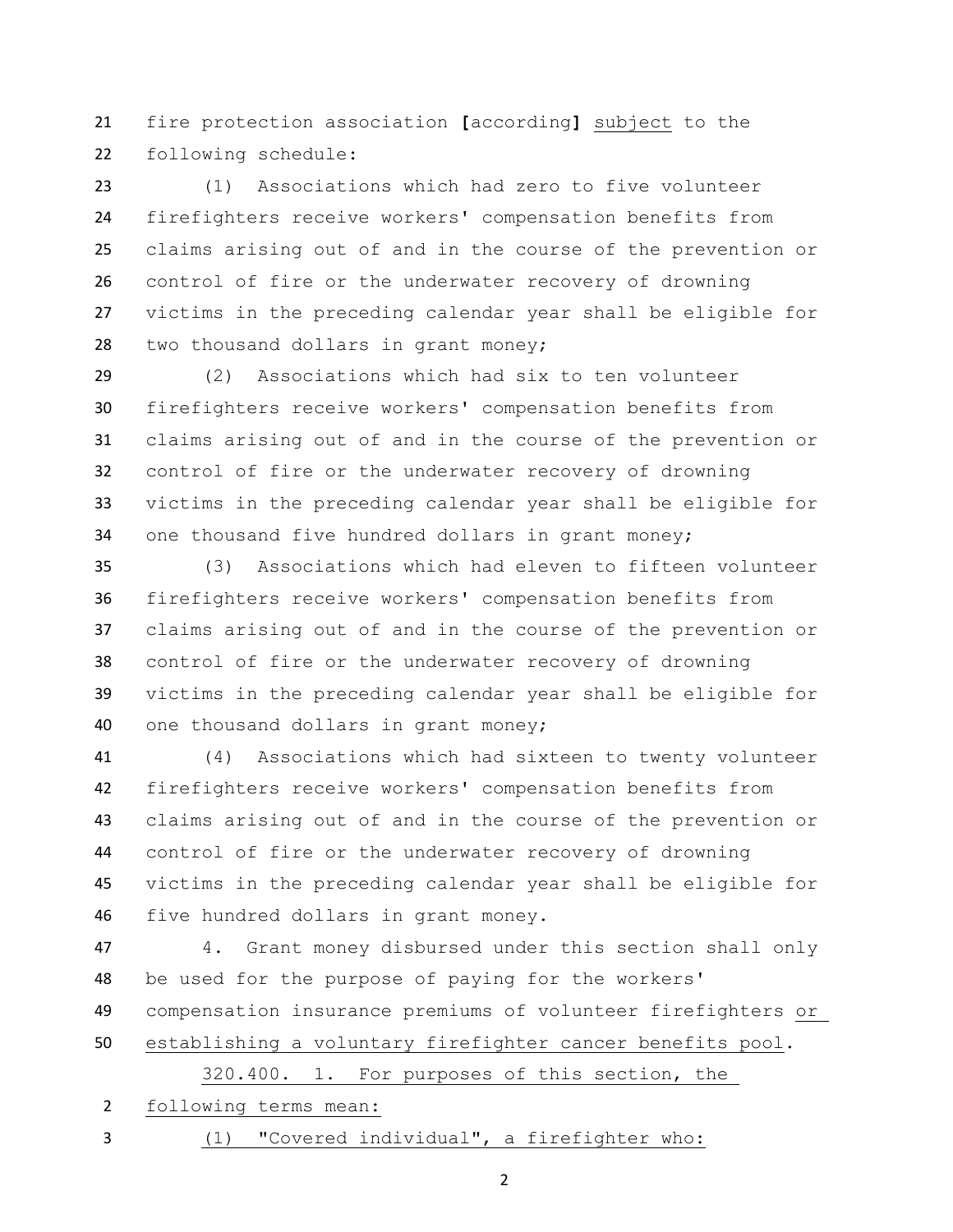| 4              | Is a paid employee or is a volunteer firefighter<br>(a)     |
|----------------|-------------------------------------------------------------|
| 5              | as defined in section 320.333;                              |
| 6              | Has been assigned to at least five years of<br>(b)          |
| $\overline{7}$ | hazardous duty as a firefighter;                            |
| 8              | Was exposed to an agent classified by the<br>(C)            |
| 9              | International Agency for Research on Cancer, or its         |
| 10             | successor organization, as a group 1 or 2A carcinogen, or   |
| 11             | classified as a cancer causing agent by the American Cancer |
| 12             | Society, the American Association for Cancer Research, the  |
| 13             | Agency for Health Care Policy and Research, the American    |
| 14             | Society for Clinical Oncology, the National Institute for   |
| 15             | Occupational Safety and Health, or the United States        |
| 16             | National Cancer Institute;                                  |
| 17             | Was last assigned to hazardous duty as a<br>(d)             |
| 18             | firefighter within the previous fifteen years; and          |
| 19             | Is not seventy years of age or older at the time<br>(e)     |
| 20             | of the diagnosis of cancer;                                 |
| 21             | (2)<br>"Dependent", the same meaning as in section          |
| 22             | 287.240;                                                    |
| 23             | "Employer", any political subdivision of the<br>(3)         |
| 24             | state;                                                      |
| 25             | "Voluntary firefighter cancer benefits pool" or<br>(4)      |
| 26             | "pool", an entity described in section 537.620 that is      |
| 27             | established for the purposes of this section.               |
| 28             | (1) Three or more employers may create a voluntary<br>2.    |
| 29             | firefighter cancer benefits pool for the purpose of this    |
| 30             | section. An employer may make contributions into the        |
| 31             | voluntary firefighter cancer benefits pool established for  |
| 32             | the purpose of this section. The contribution levels and    |
| 33             | award levels shall be set by the board of trustees of the   |
| 34             | pool.                                                       |
| 35             | For an employer that chooses to make contributions<br>(2)   |
| 36             | into the voluntary firefighter cancer benefits pool, the    |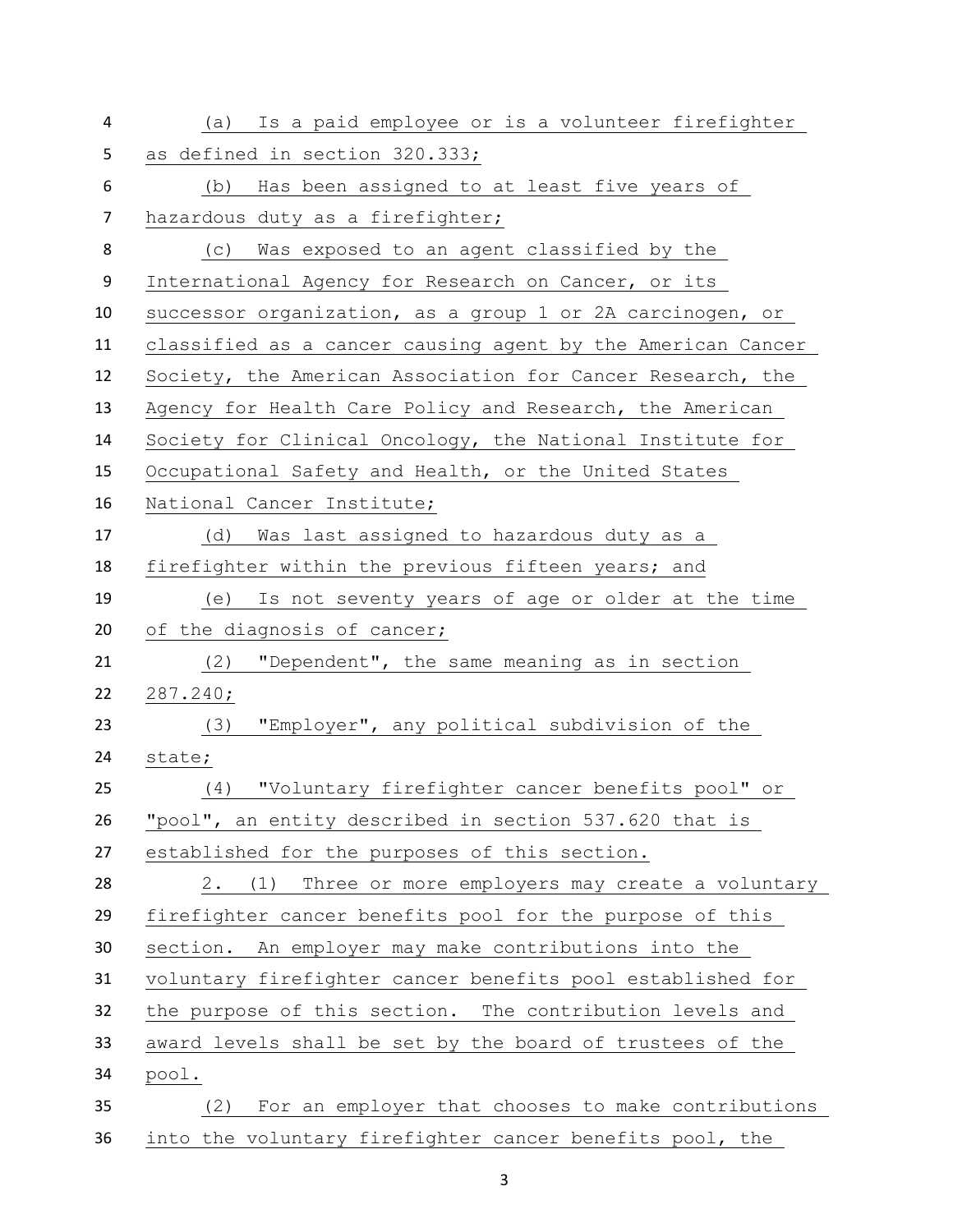| 37 | pool shall provide the minimum benefits specified by the     |
|----|--------------------------------------------------------------|
| 38 | board of trustees of the pool to covered individuals, based  |
| 39 | on the award level of the cancer at the time of diagnosis,   |
| 40 | after the employer becomes a participant.                    |
| 41 | Benefit levels shall be established by the board<br>(3)      |
| 42 | of trustees of the pool based on the category and stage of   |
| 43 | the cancer.                                                  |
| 44 | In addition to an award pursuant to subdivision<br>(4)       |
| 45 | (3) of this subsection:                                      |
| 46 | A payment may be made from the pool to a covered<br>(a)      |
| 47 | individual for the actual award, up to twenty-five thousand  |
| 48 | dollars, for rehabilitative or vocational training           |
| 49 | employment services and educational training relating to the |
| 50 | cancer diagnosis;                                            |
| 51 | (b) A payment may be made to covered individual of up        |
| 52 | to ten thousand dollars if the covered individual incurs     |
| 53 | cosmetic disfigurement costs resulting from cancer.          |
| 54 | (5) If the cancer is diagnosed as terminal cancer, the       |
| 55 | covered individual may receive a lump-sum payment of twenty- |
| 56 | five thousand dollars as an accelerated payment toward the   |
| 57 | benefits due based on the benefit levels established         |
| 58 | pursuant to subdivision (3) of this subsection.              |
| 59 | The covered individual may receive additional<br>(6)         |
| 60 | awards if the cancer increases in award level, but the       |
| 61 | amount of any benefit paid earlier for the same cancer may   |
| 62 | be subtracted from the new award.                            |
| 63 | (7) If a covered individual dies while owed benefits         |
| 64 | pursuant to this section, the benefits shall be paid to the  |
| 65 | dependent or domestic partner, if any, at the time of        |
| 66 | death. If there is no dependent or domestic partner, the     |
| 67 | obligation of the pool to pay benefits shall cease.          |
| 68 | If a covered individual returns to the same<br>(8)           |
| 69 | position of employment after a cancer diagnosis, the covered |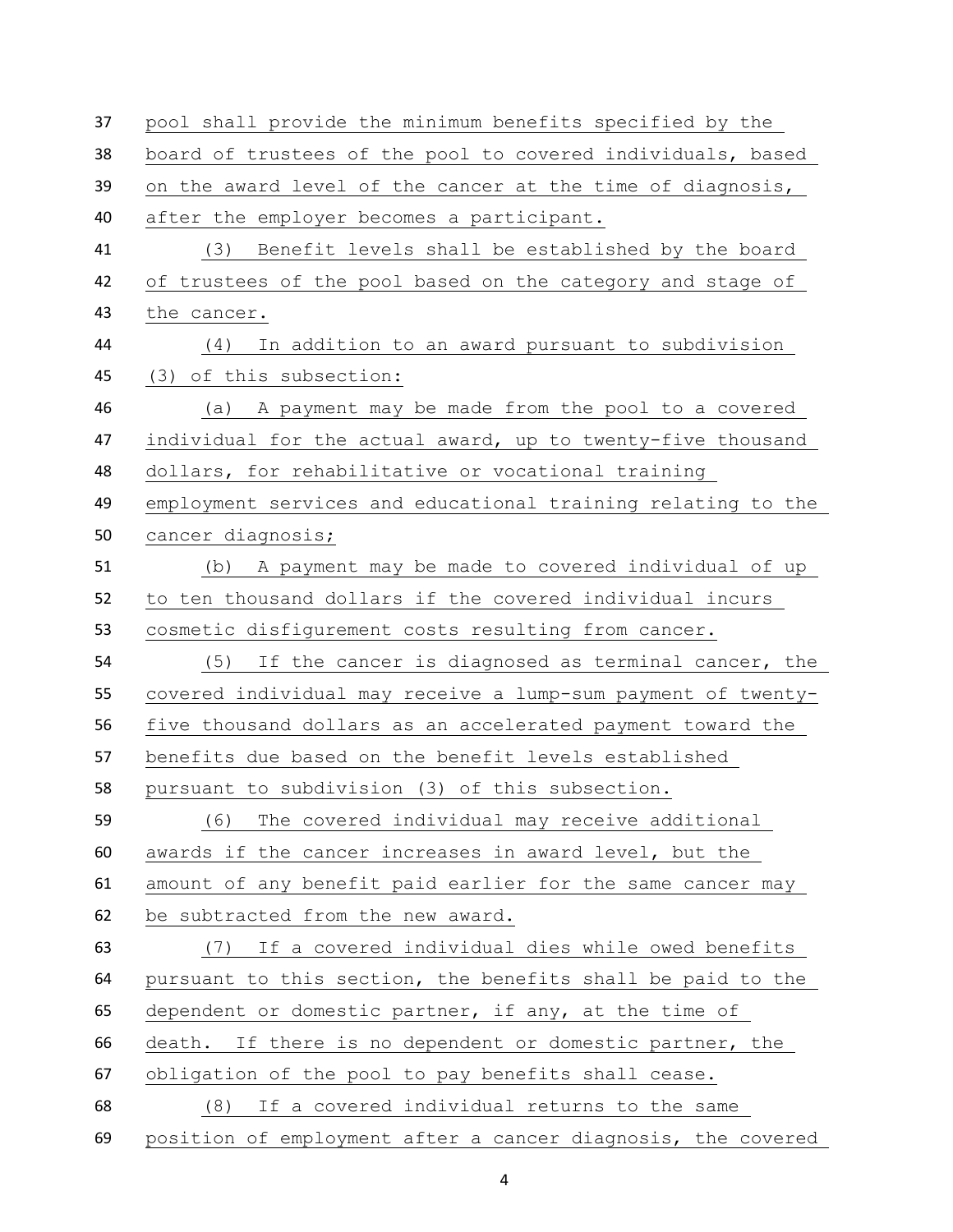individual may receive benefits in this section for any subsequent new type of covered cancer diagnosis. (9) The benefits payable pursuant to this section shall be reduced by twenty-five percent if a covered individual used a tobacco product within the five years immediately preceding the cancer diagnosis. (10) A claim for benefits from the pool shall be filed no later than two years after the diagnosis of the cancer. The claim for each type of cancer needs to be filed only once to allow the pool to increase the award level pursuant to subdivision (3) of this subsection. (11) For purposes of all other employment policies and benefits that are not workers' compensation benefits payable under chapter 287, health insurance, and any benefits paid pursuant to chapter 208, a covered individual's cancer diagnosis shall be treated as an on-the-job injury or illness. 87 3. The board of trustees of the pool may: (1) Create a program description to further define or modify the benefits of this section; (2) Modify the contribution rates, benefit levels, including the maximum amount, consistent with subdivision (1) of this subsection, and structure of the benefits based on actuarial recommendations and with input from a committee of the pool; and (3) Set a maximum amount of benefits that may be paid to a covered individual for each cancer diagnosis. 4. The board of trustees of the pool shall be considered a public governmental body and shall be subject to all of the provisions of chapter 610. 5. A pool may accept or apply for any grants or donations from any private or public source.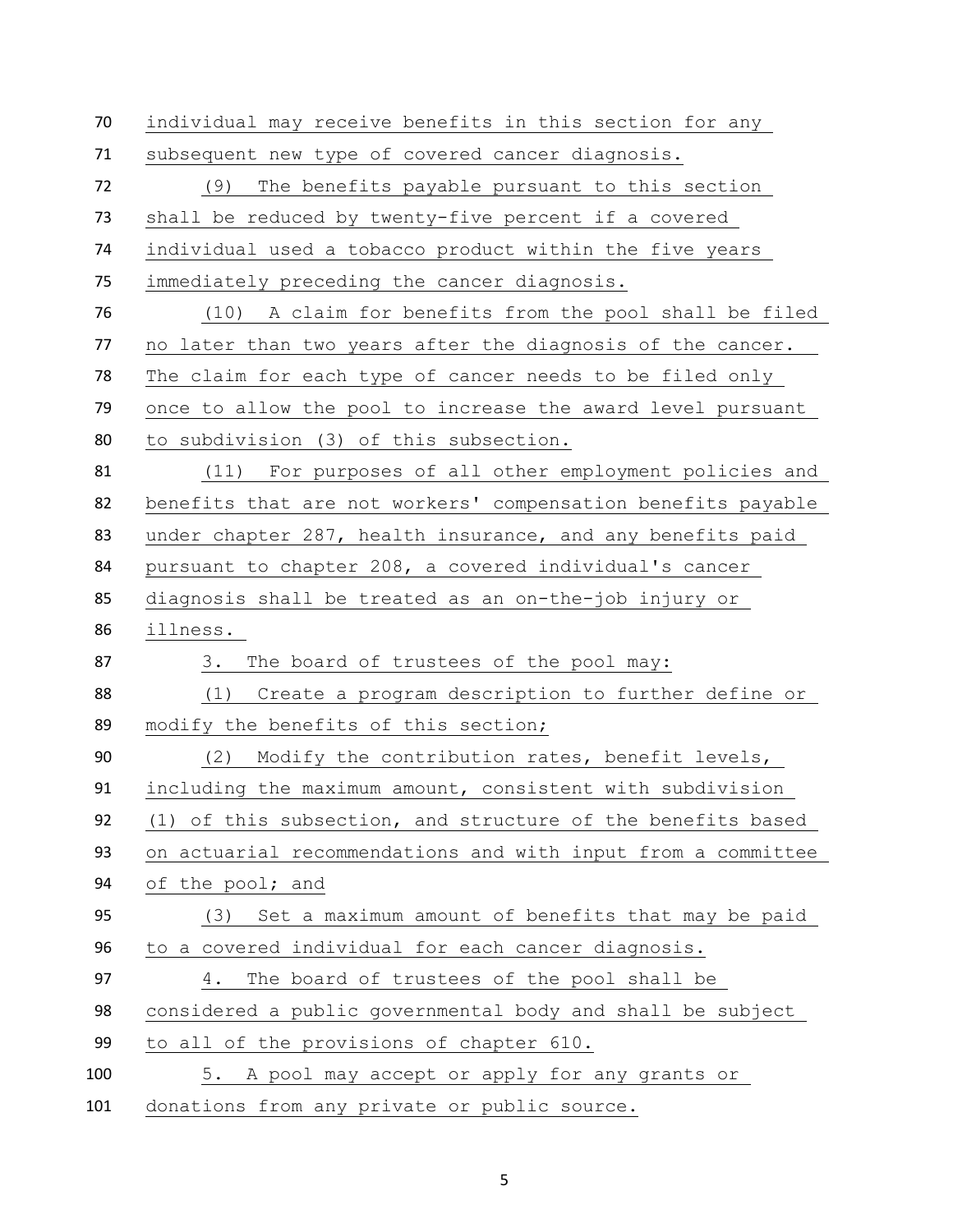| 102 | 6. (1) Any pool may apply to the state fire marshal         |
|-----|-------------------------------------------------------------|
| 103 | for a grant for the purpose of establishing a voluntary     |
| 104 | firefighter cancer benefits pool. The state fire marshal    |
| 105 | shall disburse grants to the pool upon receipt of the       |
| 106 | application.                                                |
| 107 | (2) The state fire marshal may grant money disbursed        |
| 108 | under section 287.245 to be used for the purpose of setting |
| 109 | up a pool.                                                  |
| 110 | This subsection shall expire on June 30, 2023.<br>(3)       |
| 111 | 7.<br>(1)<br>This subsection shall not affect any           |
| 112 | determination as to whether a covered individual's cancer   |
| 113 | arose out of and in the course of employment and is a       |
| 114 | compensable injury pursuant to chapter 287. Receipt of      |
| 115 | benefits from the pool under this section shall not be      |
| 116 | considered competent evidence or proof by itself of a       |
| 117 | compensable injury under chapter 287.                       |
| 118 | Should it be determined that a covered<br>(2)               |
| 119 | individual's cancer arose out of and in the course of       |
| 120 | employment and is a compensable injury under chapter 287,   |
| 121 | the compensation and death benefit provided under chapter   |
| 122 | 287 shall be reduced one hundred percent by any benefits    |
| 123 | received from the pool under this section.                  |
| 124 | The employer in any claim made pursuant to chapter<br>(3)   |
| 125 | 287 shall be subrogated to the right of the employee or to  |
| 126 | the dependent or domestic partner to receive benefits from  |
| 127 | the pool and such employer may recover any amounts which    |
| 128 | such employee or the dependent or domestic partner would    |
| 129 | have been entitled to recover from the pool under this      |
| 130 | section. Any receipt of benefits from the pool under this   |
| 131 | section shall be treated as an advance payment by the       |
| 132 | employer, on account of any future installments of benefits |
| 133 | payable pursuant to chapter 287.                            |